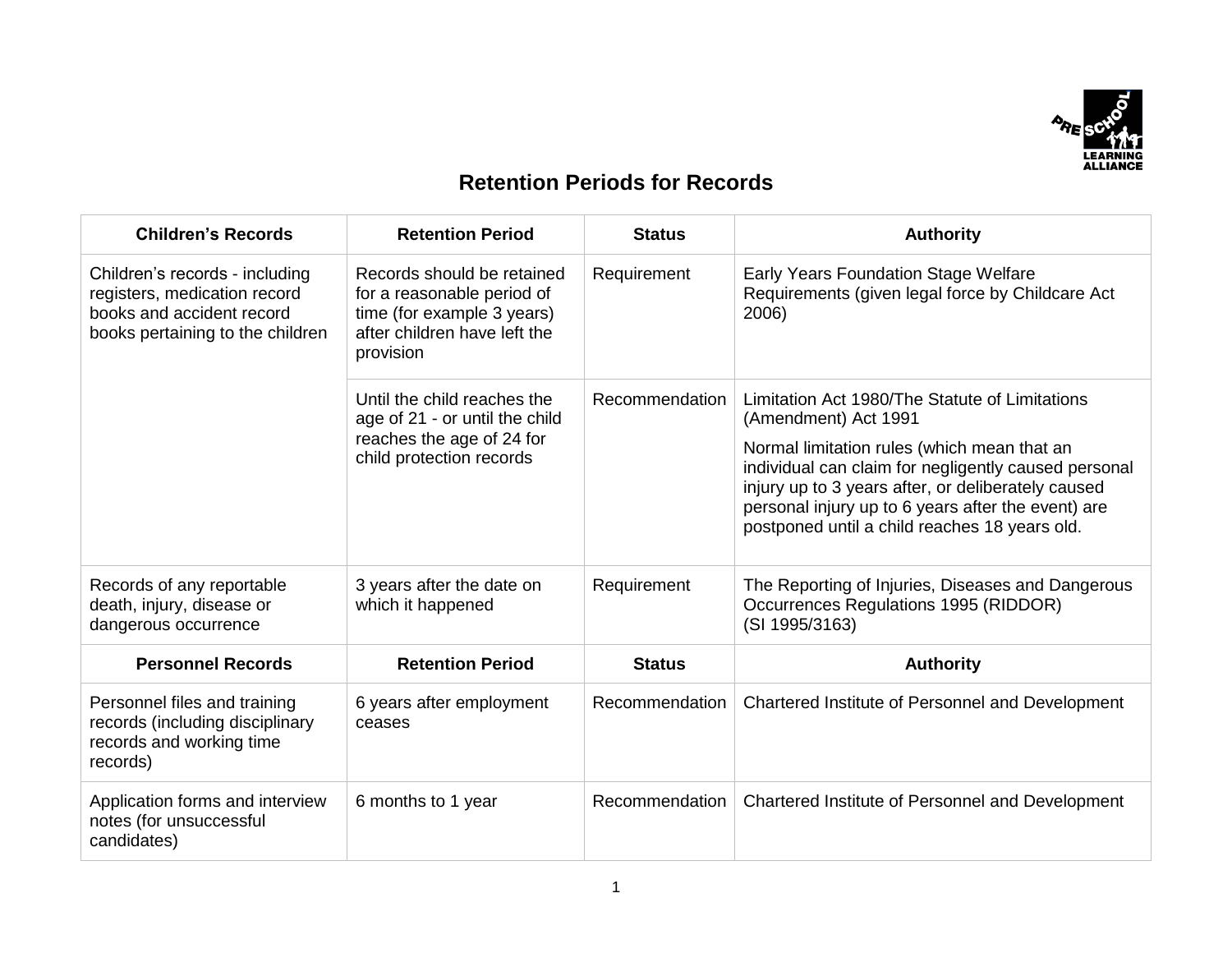| <b>CRB Check/Disclosure</b><br>information                                                             | Until the date of Ofsted<br>inspection                                         | Requirement    | <b>Criminal Record Bureau</b><br>Organisations that are subject to Ofsted inspections<br>are entitled to retain Disclosure certificates until the<br>date of inspection, after which only the following<br>basic information may be retained and the<br>Disclosures should be securely destroyed in line<br>with the CRB Code of Practice:<br>the date of issue of a Disclosure<br>$\bullet$<br>the name of the subject<br>٠<br>the type of Disclosure requested<br>$\bullet$<br>the position for which the Disclosure was<br>$\bullet$<br>requested<br>the unique reference number of the Disclosure<br>$\bullet$<br>the details of the recruitment decision taken<br>$\bullet$ |  |  |
|--------------------------------------------------------------------------------------------------------|--------------------------------------------------------------------------------|----------------|----------------------------------------------------------------------------------------------------------------------------------------------------------------------------------------------------------------------------------------------------------------------------------------------------------------------------------------------------------------------------------------------------------------------------------------------------------------------------------------------------------------------------------------------------------------------------------------------------------------------------------------------------------------------------------|--|--|
| Pay                                                                                                    |                                                                                |                |                                                                                                                                                                                                                                                                                                                                                                                                                                                                                                                                                                                                                                                                                  |  |  |
| Wage/salary records (including<br>overtime, bonuses and<br>expenses)                                   | 6 years                                                                        | Requirement    | Taxes Management Act 1970                                                                                                                                                                                                                                                                                                                                                                                                                                                                                                                                                                                                                                                        |  |  |
| <b>Statutory Maternity Pay (SMP)</b><br>records                                                        | 3 years after the end of the<br>tax year in which the<br>maternity period ends | Requirement    | The Statutory Maternity Pay (General) Regulations<br>1986<br>(SI 1986/1960)                                                                                                                                                                                                                                                                                                                                                                                                                                                                                                                                                                                                      |  |  |
| <b>Statutory Sick Pay (SSP)</b><br>records                                                             | 3 years after the end of the<br>tax year to which they relate                  | Requirement    | The Statutory Sick Pay (General) Regulations 1982<br>(SI 1982/894)                                                                                                                                                                                                                                                                                                                                                                                                                                                                                                                                                                                                               |  |  |
| Income tax and National<br>Insurance returns/records                                                   | At least 3 years after the end<br>of the tax year to which they<br>relate      | Requirement    | The Income Tax (Employments) Regulations 1993<br>(SI 1993/744)                                                                                                                                                                                                                                                                                                                                                                                                                                                                                                                                                                                                                   |  |  |
| Redundancy details,<br>calculations of payments,<br>refunds, notification to the<br>Secretary of State | 6 years from the date of<br>redundancy                                         | Recommendation | Chartered Institute of Personnel and Development                                                                                                                                                                                                                                                                                                                                                                                                                                                                                                                                                                                                                                 |  |  |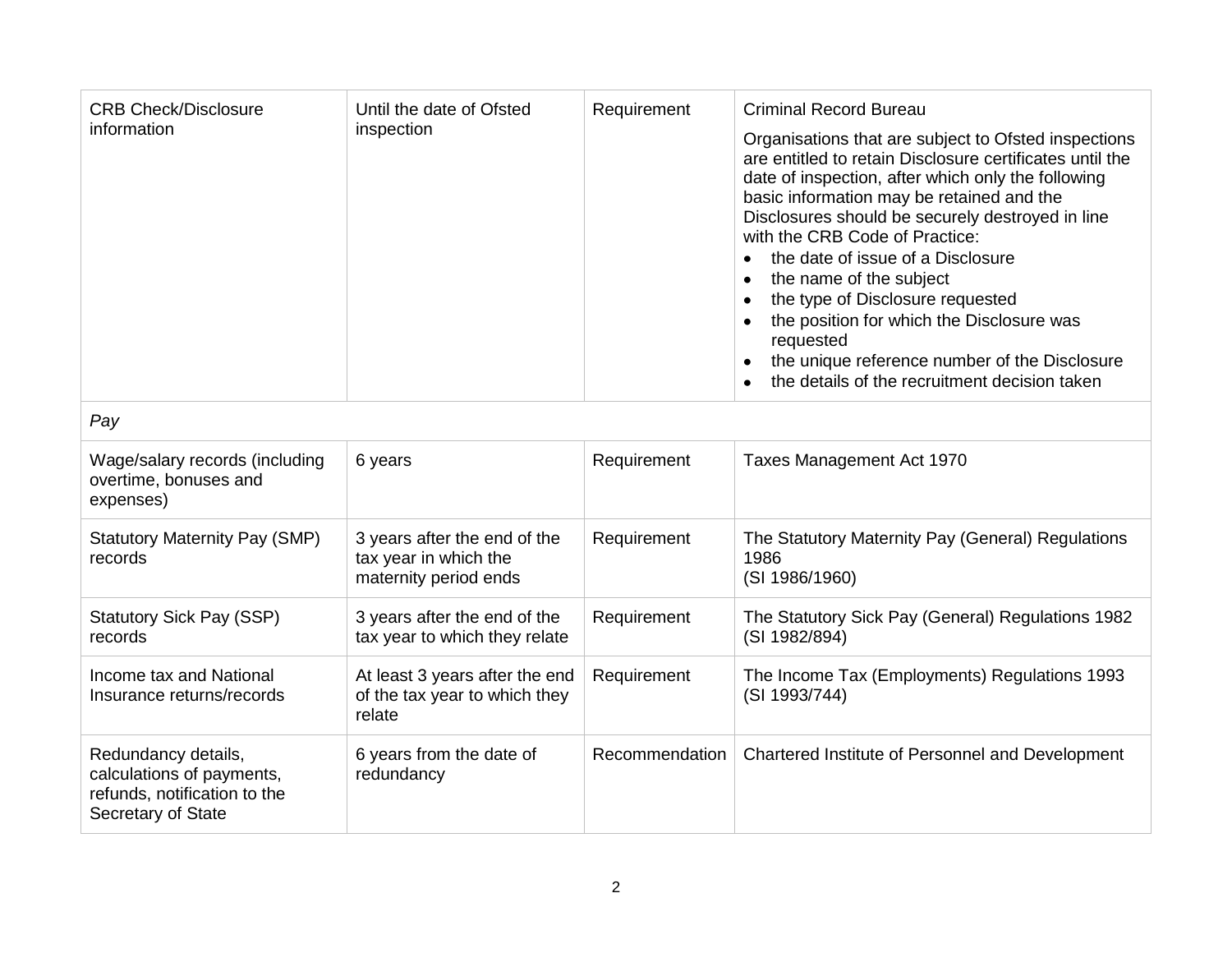| <b>Health &amp; Safety</b>                                                                                                                          |                                                                                                                                               |                |                                                                                                              |  |  |
|-----------------------------------------------------------------------------------------------------------------------------------------------------|-----------------------------------------------------------------------------------------------------------------------------------------------|----------------|--------------------------------------------------------------------------------------------------------------|--|--|
| Staff accident records (for<br>organisations with 10 or more<br>employees)                                                                          | 3 years after the date of the<br>last entry (there are separate<br>rules for the recording of<br>accidents involving<br>hazardous substances) | Requirement    | Social Security (Claims and Payments) Regulations<br>1979<br>(SI 1979/628)                                   |  |  |
| Records of any reportable<br>death, injury, disease or<br>dangerous occurrence                                                                      | 3 years after the date on<br>which it happened                                                                                                | Requirement    | The Reporting of Injuries, Diseases and Dangerous<br>Occurrences Regulations 1995 (RIDDOR)<br>(SI 1995/3163) |  |  |
| Accident/medical records as<br>specified by the Control of<br>Substances Hazardous to<br><b>Health Regulations</b><br>(COSHH)1999                   | 40 years from the date of the<br>last entry                                                                                                   | Requirement    | The Control of Substances Hazardous to Health<br>Regulations 1999 (COSHH)<br>(SI 1999/437)                   |  |  |
| Assessments under Health and<br>Safety Regulations and records<br>of consultations with safety<br>representatives and committees                    | Permanently                                                                                                                                   | Recommendation | Chartered Institute of Personnel and Development                                                             |  |  |
| <b>Financial Records</b>                                                                                                                            | <b>Retention Period</b>                                                                                                                       | <b>Status</b>  | <b>Authority</b>                                                                                             |  |  |
| Accounting records                                                                                                                                  | 3 years from the date on<br>which they are made for<br>private companies, 6 years<br>for public limited companies<br>6 years for charities    | Requirement    | Section 386 of the Companies Act 2006<br>Charities Act 1993 and 2006                                         |  |  |
| More detailed information on retention of financial records is provided in Finance in Early Years Settings (Ref: A078) Pre-school Learning Alliance |                                                                                                                                               |                |                                                                                                              |  |  |
| <b>Administration Records</b>                                                                                                                       | <b>Retention Period</b>                                                                                                                       | <b>Status</b>  | <b>Authority</b>                                                                                             |  |  |